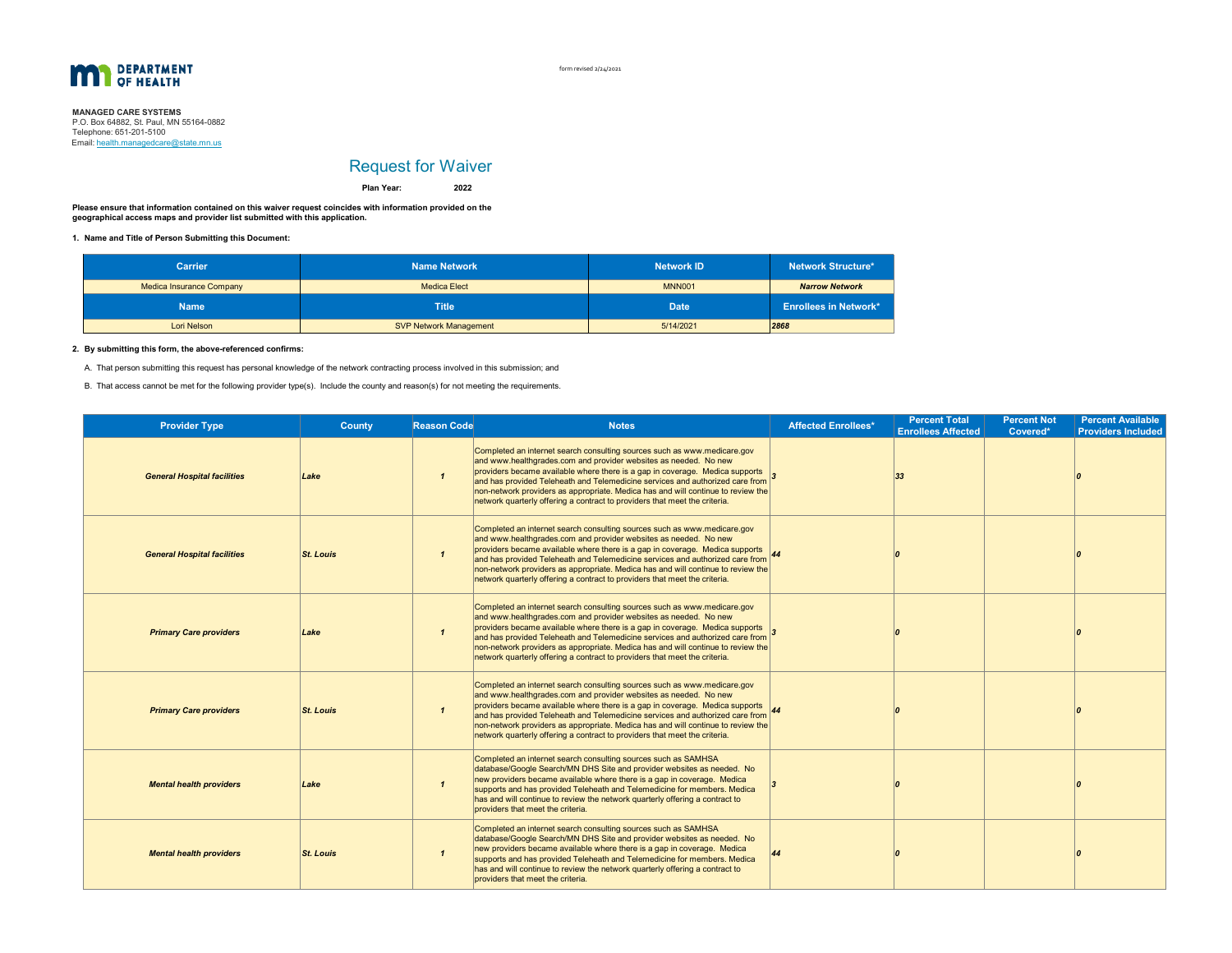| <b>Provider Type</b>                        | County                                        | <b>Reason Code</b>     | <b>Notes</b>                                                                                                                                                                                                                                                                                                                                                                                                                                                                                                                                                                                                                                                                                                                                                                                                                                                                                                                                                               | <b>Affected Enrollees*</b> | <b>Percent Total</b><br><b>Enrollees Affected</b> | <b>Percent Not</b><br>Covered* | <b>Percent Available</b><br><b>Providers Included</b> |
|---------------------------------------------|-----------------------------------------------|------------------------|----------------------------------------------------------------------------------------------------------------------------------------------------------------------------------------------------------------------------------------------------------------------------------------------------------------------------------------------------------------------------------------------------------------------------------------------------------------------------------------------------------------------------------------------------------------------------------------------------------------------------------------------------------------------------------------------------------------------------------------------------------------------------------------------------------------------------------------------------------------------------------------------------------------------------------------------------------------------------|----------------------------|---------------------------------------------------|--------------------------------|-------------------------------------------------------|
| <b>Pediatric Services Providers</b>         | Lake                                          | $\mathbf{1}$           | Completed an internet search consulting sources such as www.medicare.gov<br>and www.healthgrades.com and provider websites as needed. No new<br>providers became available where there is a gap in coverage. Medica supports  <br>and has provided Teleheath and Telemedicine services and authorized care from<br>non-network providers as appropriate. Medica has and will continue to review the<br>network quarterly offering a contract to providers that meet the criteria.                                                                                                                                                                                                                                                                                                                                                                                                                                                                                          |                            | 100                                               |                                |                                                       |
| <b>Pediatric Services Providers</b>         | <b>St. Louis</b>                              | $\mathbf{1}$           | Completed an internet search consulting sources such as www.medicare.gov<br>and www.healthgrades.com and provider websites as needed. No new<br>providers became available where there is a gap in coverage. Medica supports<br>and has provided Teleheath and Telemedicine services and authorized care from<br>non-network providers as appropriate. Medica has and will continue to review the<br>network quarterly offering a contract to providers that meet the criteria.                                                                                                                                                                                                                                                                                                                                                                                                                                                                                            |                            |                                                   |                                |                                                       |
| <b>Allergy, Immunology and Rheumatology</b> | Lake                                          | $\mathbf{1}$           | Completed an internet search consulting sources such as www.medicare.gov<br>and www.healthgrades.com and provider websites as needed. No new<br>providers became available where there is a gap in coverage. Medica supports<br>and has provided Teleheath and Telemedicine services and authorized care from<br>non-network providers as appropriate. Medica has and will continue to review the<br>network quarterly offering a contract to providers that meet the criteria.                                                                                                                                                                                                                                                                                                                                                                                                                                                                                            |                            |                                                   |                                |                                                       |
| <b>Colon and Rectal Surgery</b>             | Carlton, Kandiyohi, Lake, Pin<br>e, St. Louis | $\overline{1}$         | Completed an internet search consulting sources such as www.medicare.gov<br>and www.healthgrades.com and provider websites as needed. No new<br>providers became available where there is a gap in coverage. Medica supports<br>and has provided Teleheath and Telemedicine services and authorized care from<br>non-network providers as appropriate. Medica has and will continue to review the<br>network quarterly offering a contract to providers that meet the criteria.                                                                                                                                                                                                                                                                                                                                                                                                                                                                                            |                            |                                                   |                                |                                                       |
| <b>Colon and Rectal Surgery</b>             | Wabasha                                       | $\mathbf{1}$           | Completed an internet search consulting sources such as www.medicare.gov<br>and www.healthgrades.com and provider websites as needed. No providers<br>were found in an area where there is a gap in coverage. Medica supports<br>Teleheath and Telemedicine technologies as an additional option for members.<br>Medica will review the network quarterly offering a contract to providers that<br>meet the criteria.                                                                                                                                                                                                                                                                                                                                                                                                                                                                                                                                                      |                            |                                                   |                                |                                                       |
| <b>Dermatology</b>                          | Lake                                          | $\mathbf{1}$           | Completed an internet search consulting sources such as www.medicare.gov<br>and www.healthgrades.com and provider websites as needed. No new<br>providers became available where there is a gap in coverage. Medica supports<br>and has provided Teleheath and Telemedicine services and authorized care from<br>non-network providers as appropriate. Medica has and will continue to review the<br>network quarterly offering a contract to providers that meet the criteria.                                                                                                                                                                                                                                                                                                                                                                                                                                                                                            |                            |                                                   |                                |                                                       |
| <b>Endocrinology</b>                        | Lake                                          | $\mathbf{I}$           | Completed an internet search consulting sources such as www.medicare.gov<br>and www.healthgrades.com and provider websites as needed. No new<br>providers became available where there is a gap in coverage. Medica supports<br>and has provided Teleheath and Telemedicine services and authorized care from<br>non-network providers as appropriate. Medica has and will continue to review the<br>network quarterly offering a contract to providers that meet the criteria.                                                                                                                                                                                                                                                                                                                                                                                                                                                                                            |                            |                                                   |                                |                                                       |
| <b>Endocrinology</b>                        | <b>St. Louis</b>                              | $\boldsymbol{\Lambda}$ | This product is an narrow network care system. Because the care systems work<br>together as an integrated system, they can better coordinate care and deliver a<br>better member experience. Integration, collaboration and coordination among all<br>providers within the network are critical to this model's success. As a result, non-<br>partner clinics and facilities are not included in this network. The care systems<br>are developed to provide members access to a comprehensive group of<br>providers. If a service or type of care is unavailable within the network, members<br>may receive a referral to a non-network provider and receive in-network<br>benefits. Medica supports Teleheath and Telemedicine technologies as an<br>additional option for members. Members receive member materials that detail<br>the features of the care systems, which providers are in the Elect network, and<br>how to search for network providers on medica.com. |                            |                                                   |                                |                                                       |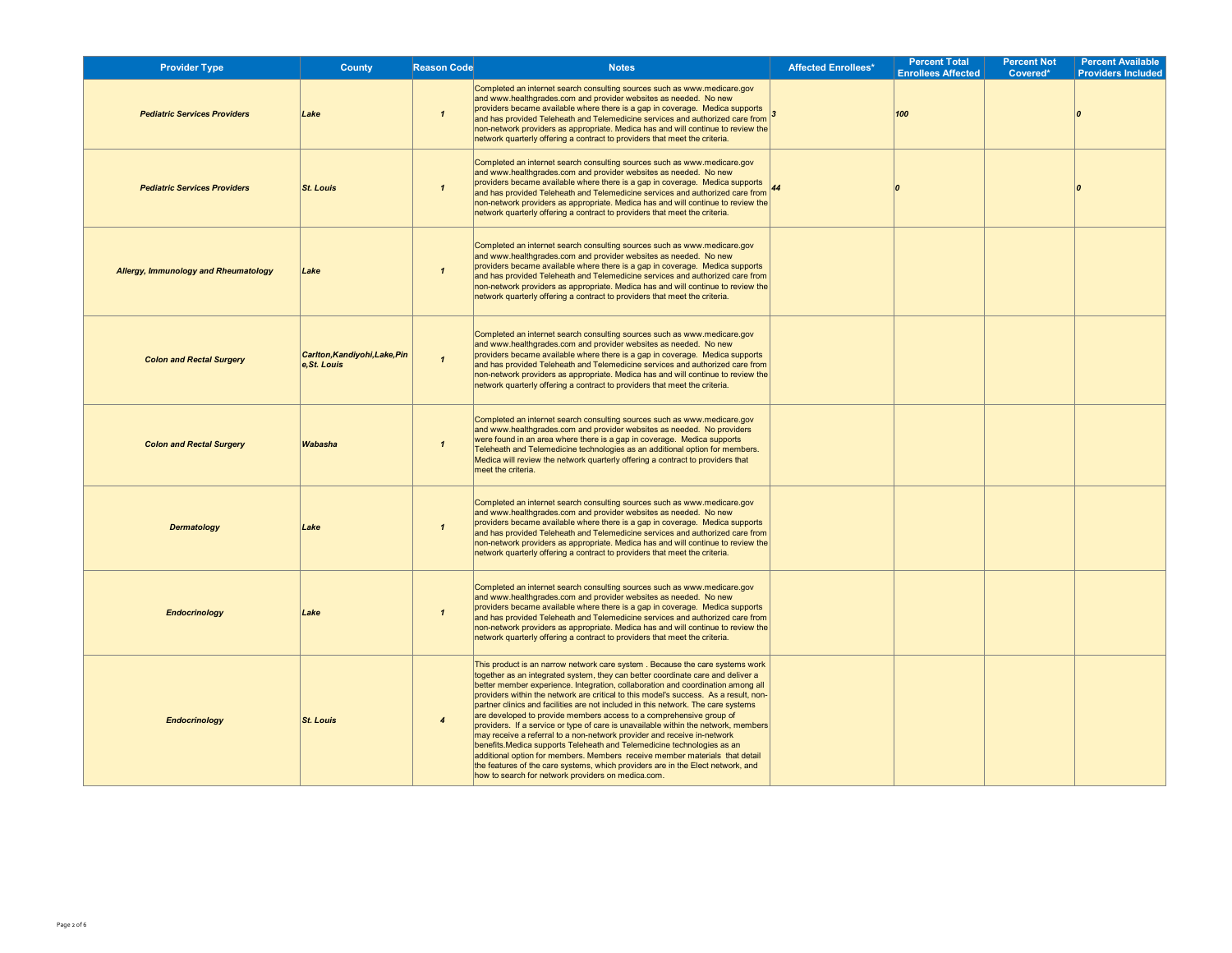| <b>Provider Type</b>                                             | County           | <b>Reason Code</b>     | <b>Notes</b>                                                                                                                                                                                                                                                                                                                                                                                                                                                                                                                                                                                                                                                                                                                                                                                                                                                                                                                                                                | <b>Affected Enrollees*</b> | <b>Percent Total</b><br><b>Enrollees Affected</b> | <b>Percent Not</b><br>Covered* | <b>Percent Available</b><br><b>Providers Included</b> |
|------------------------------------------------------------------|------------------|------------------------|-----------------------------------------------------------------------------------------------------------------------------------------------------------------------------------------------------------------------------------------------------------------------------------------------------------------------------------------------------------------------------------------------------------------------------------------------------------------------------------------------------------------------------------------------------------------------------------------------------------------------------------------------------------------------------------------------------------------------------------------------------------------------------------------------------------------------------------------------------------------------------------------------------------------------------------------------------------------------------|----------------------------|---------------------------------------------------|--------------------------------|-------------------------------------------------------|
| Gastroenterology                                                 | <b>St. Louis</b> | $\boldsymbol{\Lambda}$ | This product is an narrow network care system . Because the care systems work<br>together as an integrated system, they can better coordinate care and deliver a<br>better member experience. Integration, collaboration and coordination among all<br>providers within the network are critical to this model's success. As a result, non-<br>partner clinics and facilities are not included in this network. The care systems<br>are developed to provide members access to a comprehensive group of<br>providers. If a service or type of care is unavailable within the network, members<br>may receive a referral to a non-network provider and receive in-network<br>benefits. Medica supports Teleheath and Telemedicine technologies as an<br>additional option for members. Members receive member materials that detail<br>the features of the care systems, which providers are in the Elect network, and<br>how to search for network providers on medica.com. |                            |                                                   |                                |                                                       |
| <b>Genetics</b>                                                  | Kandiyohi        | $\mathbf{1}$           | Completed an internet search consulting sources such as www.medicare.gov<br>and www.healthgrades.com and provider websites as needed. No providers<br>were found in an area where there is a gap in coverage. Medica supports<br>Teleheath and Telemedicine technologies as an additional option for members.<br>Medica will review the network quarterly offering a contract to providers that<br>meet the criteria.                                                                                                                                                                                                                                                                                                                                                                                                                                                                                                                                                       |                            |                                                   |                                |                                                       |
| <b>Genetics</b>                                                  | Lake, St. Louis  | $\mathbf{1}$           | Completed an internet search consulting sources such as www.medicare.gov<br>and www.healthgrades.com and provider websites as needed. No new<br>providers became available where there is a gap in coverage. Medica supports<br>and has provided Teleheath and Telemedicine services and authorized care from<br>non-network providers as appropriate. Medica has and will continue to review the<br>network quarterly offering a contract to providers that meet the criteria.                                                                                                                                                                                                                                                                                                                                                                                                                                                                                             |                            |                                                   |                                |                                                       |
| <b>Nephrology</b>                                                | Lake             | $\mathbf{I}$           | Completed an internet search consulting sources such as www.medicare.gov<br>and www.healthgrades.com and provider websites as needed. No new<br>providers became available where there is a gap in coverage. Medica supports<br>and has provided Teleheath and Telemedicine services and authorized care from<br>non-network providers as appropriate. Medica has and will continue to review the<br>network quarterly offering a contract to providers that meet the criteria.                                                                                                                                                                                                                                                                                                                                                                                                                                                                                             |                            |                                                   |                                |                                                       |
| <b>Oncology</b>                                                  | Lake             | $\mathbf{1}$           | Completed an internet search consulting sources such as www.medicare.gov<br>and www.healthgrades.com and provider websites as needed. No new<br>providers became available where there is a gap in coverage. Medica supports<br>and has provided Teleheath and Telemedicine services and authorized care from<br>non-network providers as appropriate. Medica has and will continue to review the<br>network quarterly offering a contract to providers that meet the criteria.                                                                                                                                                                                                                                                                                                                                                                                                                                                                                             |                            |                                                   |                                |                                                       |
| <b>Otolaryngology</b>                                            | Lake, St. Louis  | $\mathbf{1}$           | Completed an internet search consulting sources such as www.medicare.gov<br>and www.healthgrades.com and provider websites as needed. No new<br>providers became available where there is a gap in coverage. Medica supports<br>and has provided Teleheath and Telemedicine services and authorized care from<br>non-network providers as appropriate. Medica has and will continue to review the<br>network quarterly offering a contract to providers that meet the criteria.                                                                                                                                                                                                                                                                                                                                                                                                                                                                                             |                            |                                                   |                                |                                                       |
| <b>Pediatric Specialty Providers</b>                             | Lake             | $\mathbf{1}$           | Completed an internet search consulting sources such as www.medicare.gov<br>and www.healthgrades.com and provider websites as needed. No new<br>providers became available where there is a gap in coverage. Medica supports<br>and has provided Teleheath and Telemedicine services and authorized care from<br>non-network providers as appropriate. Medica has and will continue to review the<br>network quarterly offering a contract to providers that meet the criteria.                                                                                                                                                                                                                                                                                                                                                                                                                                                                                             |                            |                                                   |                                |                                                       |
| sical Medicine and Rehabilitation and Occupational Med St. Louis |                  | $\boldsymbol{\Lambda}$ | This product is an narrow network care system. Because the care systems work<br>together as an integrated system, they can better coordinate care and deliver a<br>better member experience. Integration, collaboration and coordination among all<br>providers within the network are critical to this model's success. As a result, non-<br>partner clinics and facilities are not included in this network. The care systems<br>are developed to provide members access to a comprehensive group of<br>providers. If a service or type of care is unavailable within the network, members<br>may receive a referral to a non-network provider and receive in-network<br>benefits. Medica supports Teleheath and Telemedicine technologies as an<br>additional option for members. Members receive member materials that detail<br>the features of the care systems, which providers are in the Elect network, and<br>how to search for network providers on medica.com.  |                            |                                                   |                                |                                                       |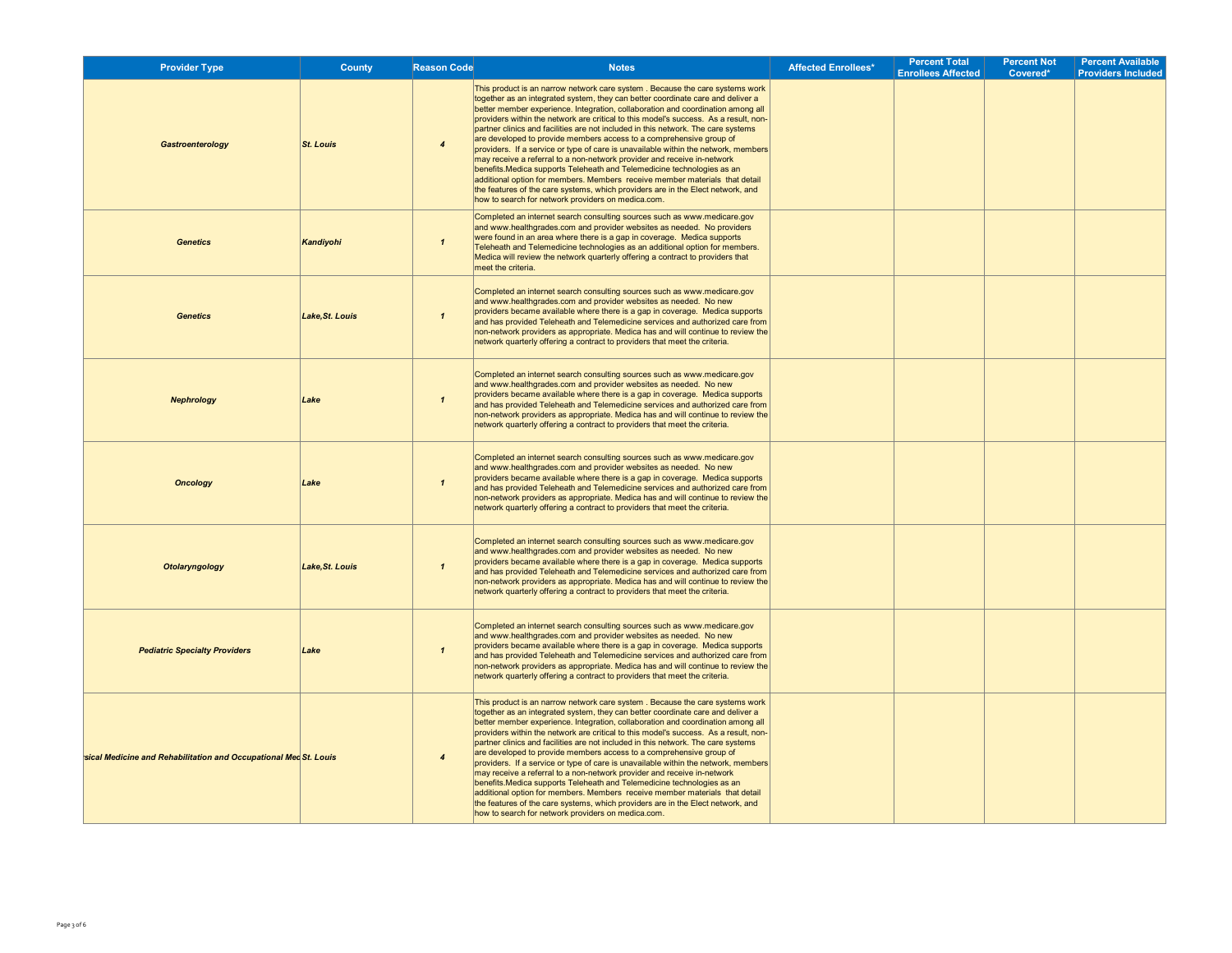| <b>Provider Type</b>                         | County                                            | <b>Reason Code</b> | <b>Notes</b>                                                                                                                                                                                                                                                                                                                                                                                                                                                                    | <b>Affected Enrollees*</b> | <b>Percent Total</b><br><b>Enrollees Affected</b> | <b>Percent Not</b><br>Covered* | <b>Percent Available</b><br><b>Providers Included</b> |
|----------------------------------------------|---------------------------------------------------|--------------------|---------------------------------------------------------------------------------------------------------------------------------------------------------------------------------------------------------------------------------------------------------------------------------------------------------------------------------------------------------------------------------------------------------------------------------------------------------------------------------|----------------------------|---------------------------------------------------|--------------------------------|-------------------------------------------------------|
| <b>Radiology and Nuclear Medicine</b>        | Lake                                              | $\mathbf{1}$       | Completed an internet search consulting sources such as www.medicare.gov<br>and www.healthgrades.com and provider websites as needed. No new<br>providers became available where there is a gap in coverage. Medica supports<br>and has provided Teleheath and Telemedicine services and authorized care from<br>non-network providers as appropriate. Medica has and will continue to review the<br>network quarterly offering a contract to providers that meet the criteria. |                            |                                                   |                                |                                                       |
| <b>Reconstructive Surgery</b>                | Lake.St. Louis                                    |                    | Completed an internet search consulting sources such as www.medicare.gov<br>and www.healthgrades.com and provider websites as needed. No new<br>providers became available where there is a gap in coverage. Medica supports<br>and has provided Teleheath and Telemedicine services and authorized care from<br>non-network providers as appropriate. Medica has and will continue to review the<br>network quarterly offering a contract to providers that meet the criteria. |                            |                                                   |                                |                                                       |
| <b>SUD (Chemical Dependency) - Inpatient</b> | <b>St. Louis</b>                                  |                    | Completed an internet search consulting sources such as SAMHSA<br>database/Google Search/MN DHS Site and provider websites as needed. No<br>providers were found in an area where there is a gap in coverage. Medica<br>supports telemental health services as an additional option for members. Medica<br>will review the network quarterly offering a contract to providers that meet the<br>criteria.                                                                        |                            |                                                   |                                |                                                       |
| <b>Thoracic Surgery</b>                      | <b>Brown, Kandiyohi, Lake, Pine</b><br>.St. Louis | $\mathbf{1}$       | Completed an internet search consulting sources such as www.medicare.gov<br>and www.healthgrades.com and provider websites as needed. No new<br>providers became available where there is a gap in coverage. Medica supports<br>and has provided Teleheath and Telemedicine services and authorized care from<br>non-network providers as appropriate. Medica has and will continue to review the<br>network quarterly offering a contract to providers that meet the criteria. |                            |                                                   |                                |                                                       |
| <b>Vascular Surgery</b>                      | Lake, St. Louis                                   | $\mathbf{1}$       | Completed an internet search consulting sources such as www.medicare.gov<br>and www.healthgrades.com and provider websites as needed. No new<br>providers became available where there is a gap in coverage. Medica supports<br>and has provided Teleheath and Telemedicine services and authorized care from<br>non-network providers as appropriate. Medica has and will continue to review the<br>network quarterly offering a contract to providers that meet the criteria. |                            |                                                   |                                |                                                       |

For all reason codes, carriers must demonstrate with specific data that geographic access standards cannot be met. Carriers must state what steps were and will be taken to address network inadequacies (MN Statutes § 62K.10, subdivision 5).

# **Allowable Waiver Reason Codes and Guidelines for Initial Approval**

Applications to waive the requirements in Minnesota Statutes 62K.10 Subd. 2 or 3 must fit one of the following reason codes. Waivers automatically expire after one year. The commissioner shall only approve a *subsequent waiver application that satisfies the requirements in Minnesota Statutes 62K.10 Subd. 5, demonstrates that the carrier took the steps it proposed to address network inadequacy,and explains why the carrier continues to be unable to satisfy the requirements.*

# **Reason Code 1:**

Carrier has conducted a search for providers and determined that, for each county in the plan service area, there are no providers physically present of the type requested in the waiver.

### **Carriers must:**

- 1. Provide a description of physical geography and/or other factors that affect the location of providers (as relevant)
- 2. Demonstrate consultation of at least two provider directories and/or data sources. Provide a description of the provider directories and/or data sources consulted,
	- including a brief explanation of why the sources are believed to be accurate and complete. Examples of acceptable provider directories and data sources include, but are not limited to: a. NPPES NPI Registry
	-
	- b. Medicare Physician Compare
	- c. Minnesota Health Care Programs Provider Directory
	- d. Healthgrades
	- e. SAMHSA Behavioral Health Provider Directories
	- f. National Institute of Health (NIH) U.S. National Library of Medicine MedlinePlus Directories
	-
- g. Quest Analytics 3. For Primary Care, Pediatric Services (Primary Care), General Hospital and Mental Health provider types:
	- a. State the total number and percentage of estimated enrollees affected in the county not meeting the geographic standard as of the submission date of waiver. Select only one county per line.
	- b. State how access will be provided for this provider type for enrollees of the affected county.
		- For example, does the carrier provide transportation services/vouchers, in-home care options, virtual care services, and/or telemedicine services?
		- i. If, in its waiver application, a health carrier demonstrates to the commissioner that there are no providers of a specific type or specialty in a county, the commissioner may approve a waiver in which
		- the health carrier is allowed to address network inadequacy in that county by providing for patient access to providers of that type or specialty via telemedicine
		- ii. If telemedicine is used to provide access:
			- 1. These services must meet the definition of "telemedicine" in Minnesota Statutes62A.671, subdivision 9.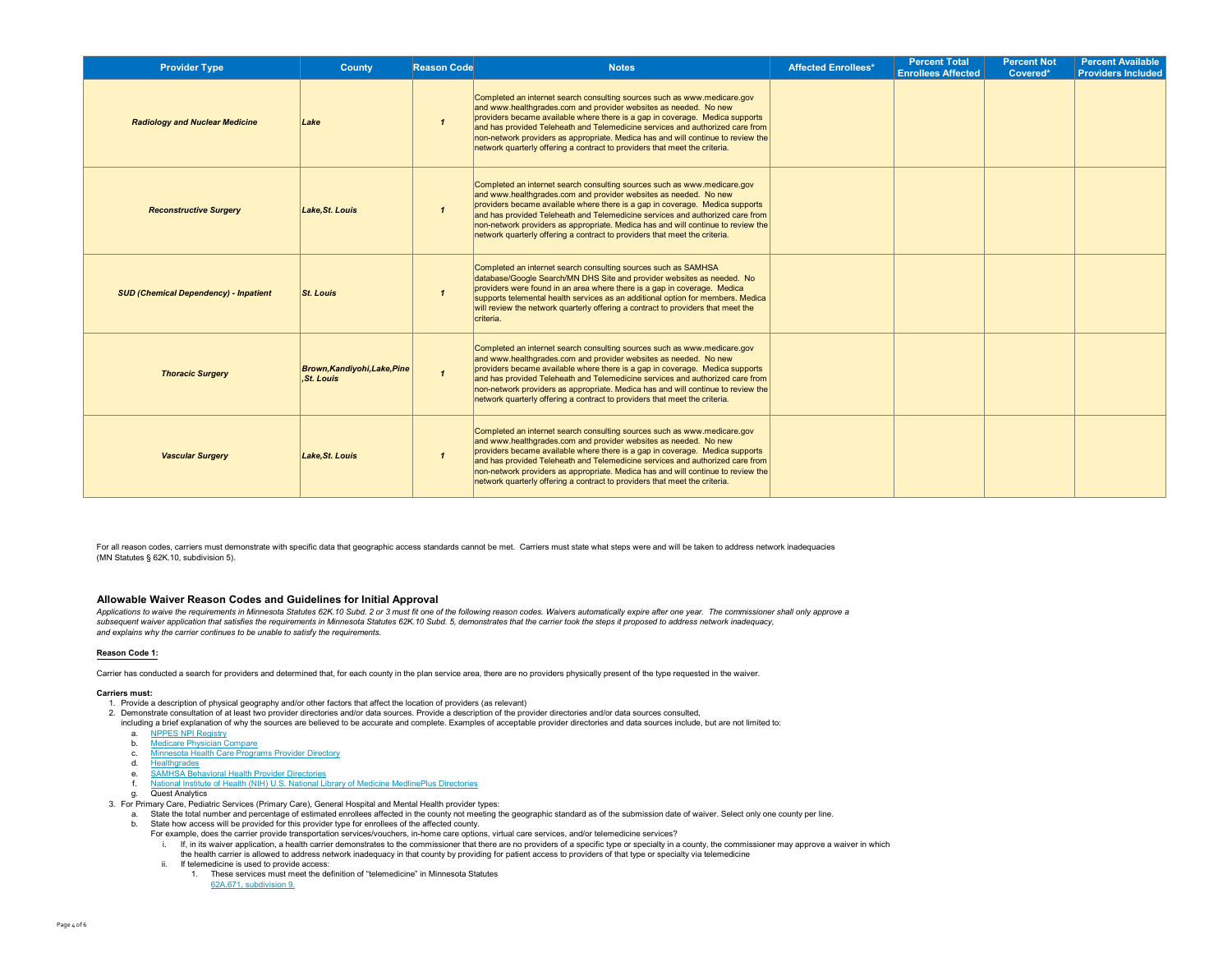- 2. Carrier must describe the extent to which telemedicine services are available
- a. How many network providers of the impacted provider type have contracts to conduct/provide telemedicine services?
- 4. Describe how they will assess the availability of providers who begin practice in the service area where the standard cannot currently be met and agree to conduct this assessment quarterly
- a. Assessment of availability must include consultation of at least two provider directories and/or data sources, as described in item 2, above

#### **Reason Code 2:**

Provider does not meet carrier's credentialing requirements.

#### **Carriers must:**

- 1. Cite the reason(s) provider does not meet credentialing requirements
- 2. For Primary Care, Pediatric Services (Primary Care), General Hospital, and Mental Health provider types
- a. State the total number and percentage of estimated enrollees affected in the county not meeting the geographic standard as of the submission date of waiver. Select only one county per line. 3. State how access will be provided for this provider type for enrollees of the affected county. For example, does the carrier allow enrollees to receive out-of-network
- care at in-network rates, provide transportation services/vouchers, in-home care options, virtual care services, and/or telemedicine services? i. If telemedicine is used to provide access:
	- 1. These services must meet the definition of "telemedicine" in Minnesota Statutes
	- 62A.671, subdivision 9
	- 2. Carrier must describe the extent to which telemedicine services are available
		- a. How many network providers of the impacted provider type have contracts to conduct/provide telemedicine services?

#### **Reason Code 3:**

Carrier has made a good faith effort to contract with provider and provider has refused to accept a contract.

#### **Carriers must:**

- 1. Cite the reason(s) provider state(s) for refusing contract(s)
- 2. For Primary Care, Pediatric Services (Primary Care), General Hospital and Mental Health provider types
- a. State the total number and percentage of estimated enrollees affected in the county not meeting the geographic standard as of the submission date of waiver. Select only one county per line. 3. State how access will be provided for this provider type for enrollees of the affected county. For example, does the carrier allow enrollees to receive out-of-network
- care at in-network rates, provide transportation services/vouchers, in-home care options, virtual care services, and/or telemedicine services? i. If telemedicine is used to provide access:
	- 1. These services must meet the definition of "telemedicine" in Minnesota Statutes
	- 62A.671, subdivision 9
	- 2. Carrier must describe the extent to which telemedicine services are available
		- a. How many network providers of the impacted provider type have contracts to conduct/provide telemedicine services?

#### **Reason Code 4:**

Network is an Accountable Care Organization (ACO) or Narrow Network.

#### **Carriers must:**

- 1. Specify the network structure: Accountable Care Organization (ACO) or Narrow Network
	- a. If the network is an ACO, provide a brief description of the major health systems participating in the network
	- b. If the network is a narrow network, describe the features of the network that restrict access
	- c. For both ACOs and Narrow Networks, state what percentage of available Primary Care, Pediatric Services (Primary Care), General Hospital,
- and Mental Health providers are included in the county and of the provider type for which a waiver is requested
- 2. State what, if any, steps are taken to inform enrollees of restricted access
- 3. State the total number of estimated enrollees in the network as of the submission date of the waiver
- 4. State why the geographic access standards cannot be met. Explain why full geographic access is not possible with this network design
- 5. State how access will be provided for this provider type for the enrollees of the affected county. For example, does the carrier allow enrollees to receive out-of-network
	- care at in-network rates, provide transportation services/vouchers, in-home care options, virtual care services, and/or telemedicine services?
		- i. If telemedicine is used to provide access:
			- 1. These services must meet the definition of "telemedicine" in Minnesota Statutes
			- 62A.671, subdivision 9
			- 2. Carrier must describe the extent to which telemedicine services are available
				- a. How many network providers of the impacted provider type have contracts to conduct/provide telemedicine services?
- 6. For Primary Care, Pediatric Services (Primary Care), General Hospital and Mental Health provider types,
- a. State the total number and percentage of estimated enrollees affected in the county not meeting the geographic standard as of the submission date of waiver. Select only one county per line.
	- b. State the estimated percentage of area in that county that is not covered

#### **Allowable Waiver Reason Codes and Guidelines for Subsequent Approval (Renewals)**

*In accordance with 62K.10 Subd. 5 (d), waivers will automatically expire after one year.* 

*Carriers seeking identical, subsequent waivers for plan year 2022 will be required to show steps taken to address network inadequacies in plan year 2021 (see below).*

# **Reason Code 1:**

Carrier has conducted a search for providers and determined that, for each county in the plan service area, there are no providers physically present of the type requested in the waiver.

#### **Carriers must:**

- 1. Meet all of the requirements set forth for initial approval
- 2. Provide a description of how access was provided for affected enrollees in the previous approval year
- 3. Show evidence of quarterly efforts to assess provider availability throughout the last calendar year. Did new providers become available in affected areas? If so, describe any efforts to pursue contracts. If new providers became available and new contracts were not pursued, explain why.

#### **Reason Code 2:**

Provider does not meet carrier's credentialing requirements.